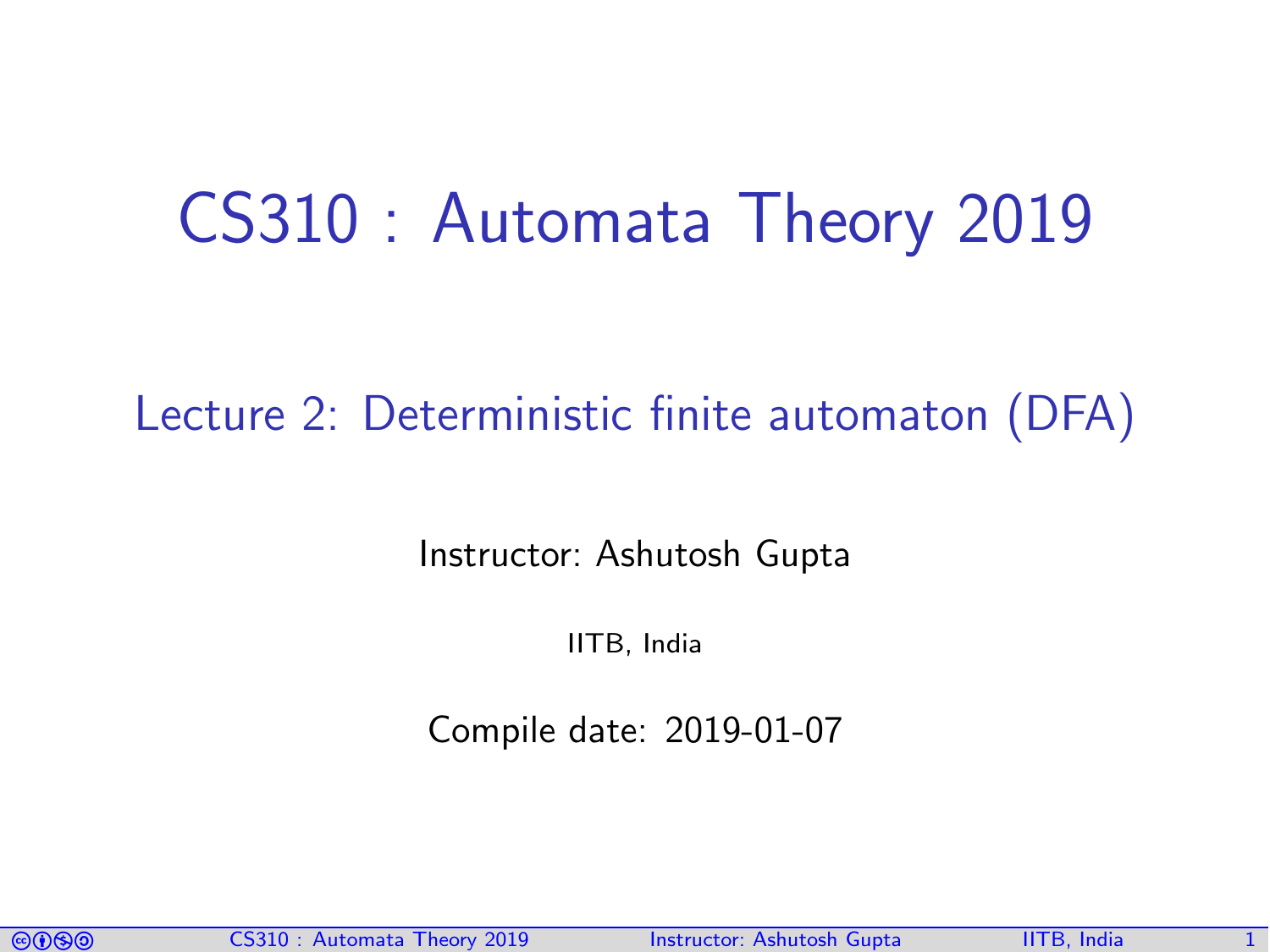### What we know?

- $\blacktriangleright$  Alphabet  $\Sigma$
- $\blacktriangleright$  Words from  $\Sigma^*$
- $\blacktriangleright$  States Q
- $\blacktriangleright$  Transitions
- $\blacktriangleright$  Accepting states



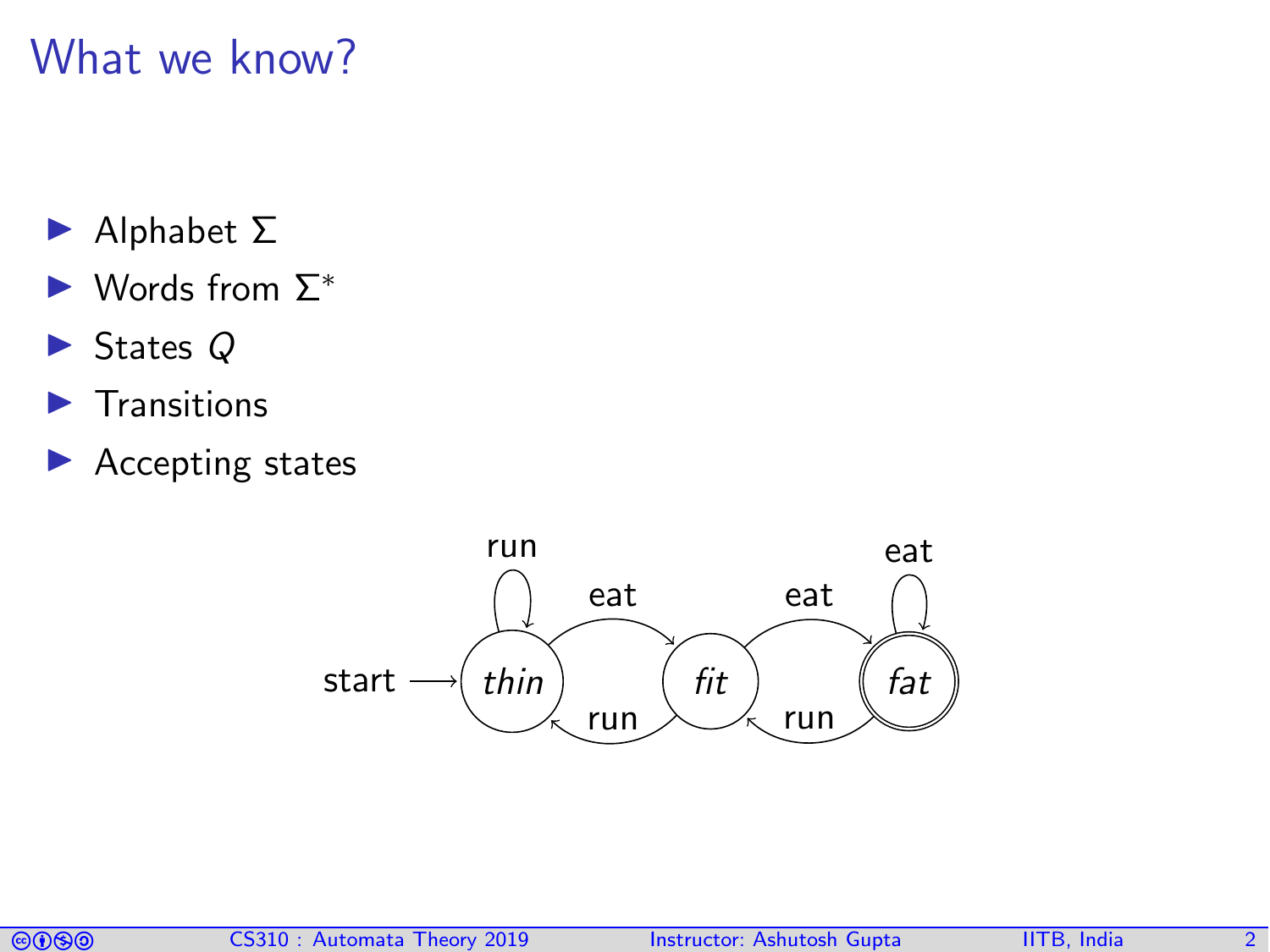### Better names for our running example



Let us use shorter symbols for our running example.



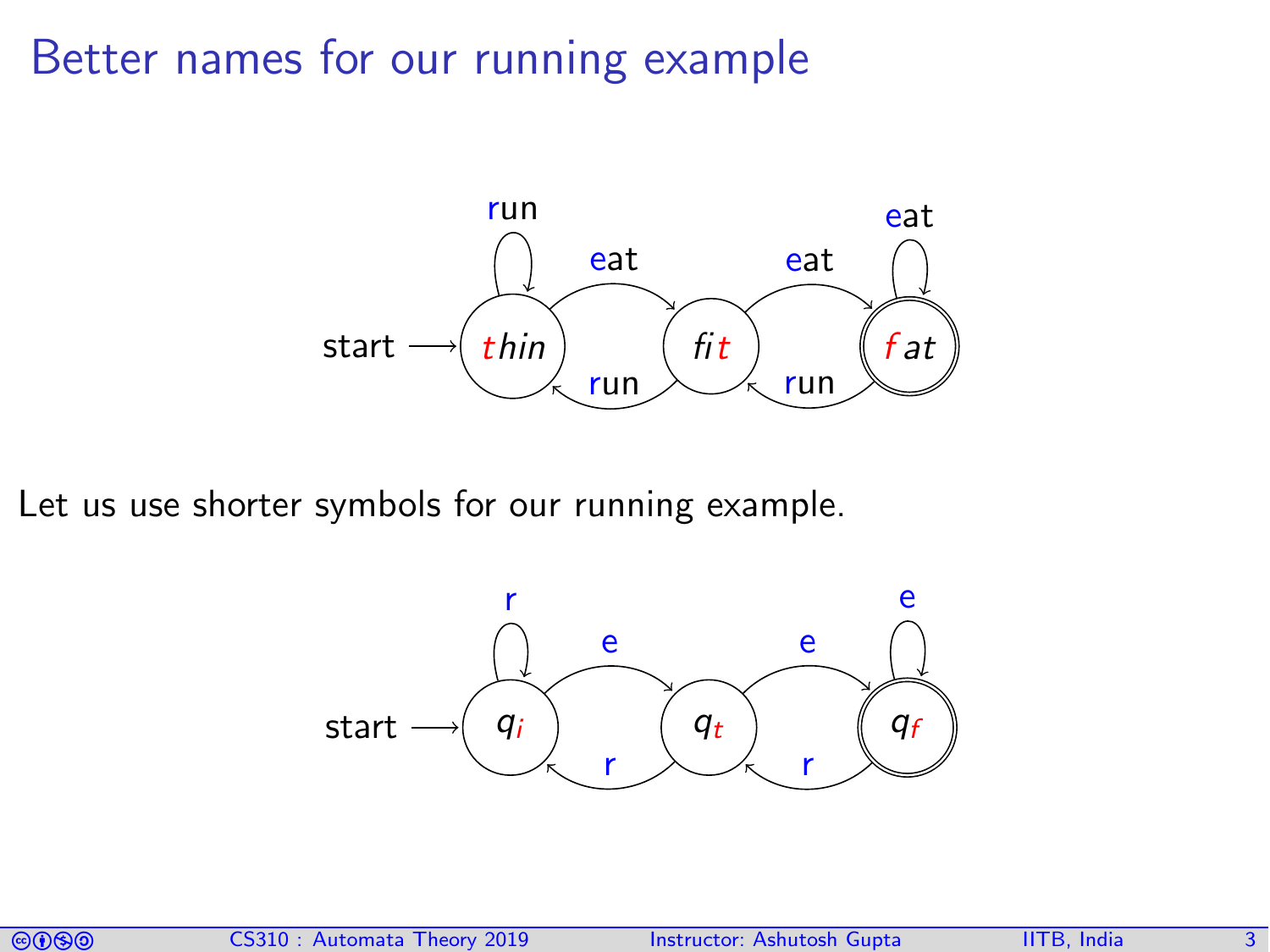## Topic 2.1

### <span id="page-3-0"></span>[Deterministic finite automaton](#page-3-0)

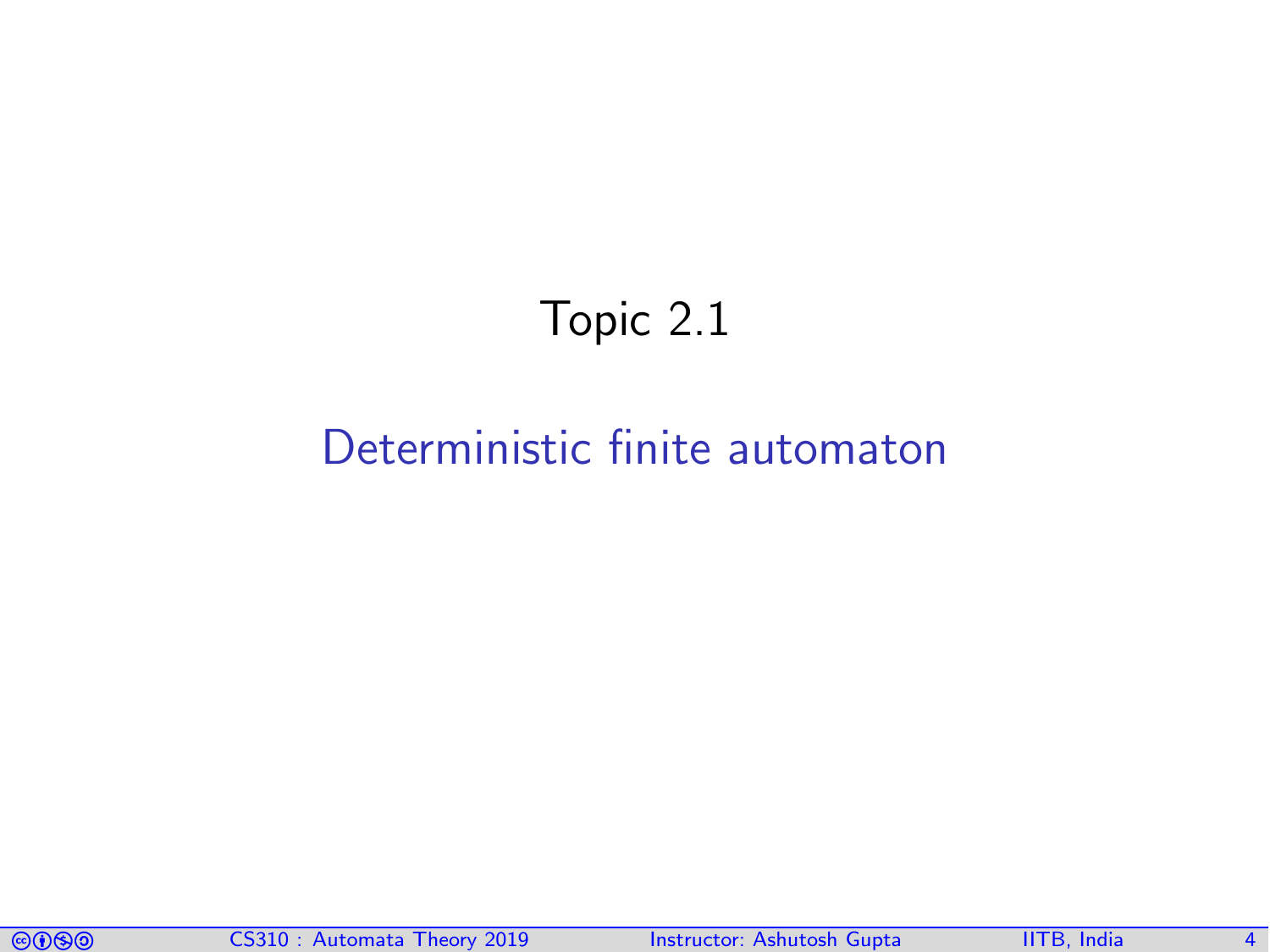

Now let us see the formal definition and learn to read math!

Commentary: Mouthful name! It should have been simply called "basic automaton"



comata Theory 2019 Instructor: [Ashutosh Gupta](http://www.cse.iitb.ac.in/~akg/) IITB, India 5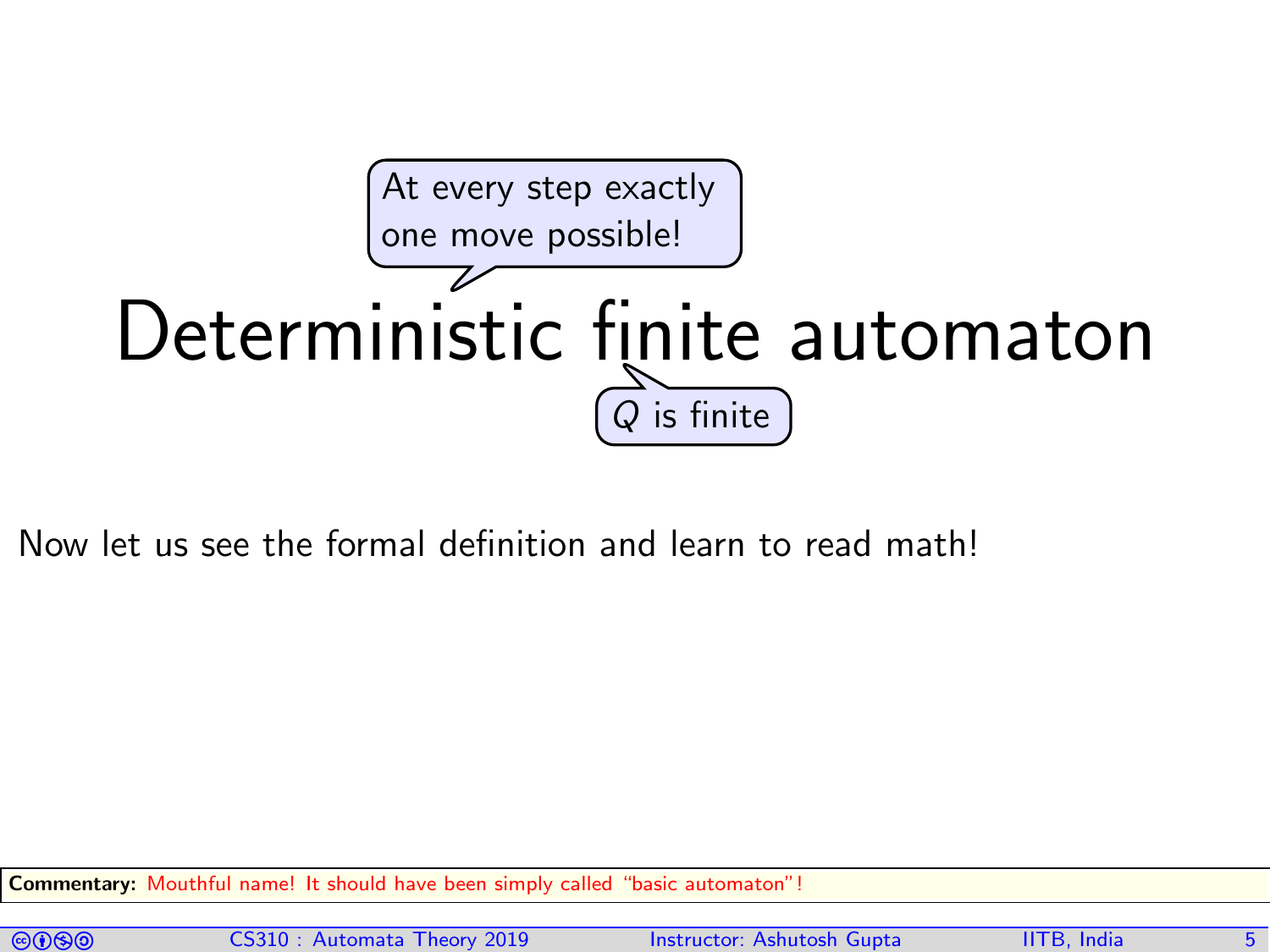## Deterministic finite automaton

Definition 2.1

A deterministic finite automaton(DFA) A is a five-tuple

$$
(Q,\Sigma,\delta,q_0,F)
$$

where

- $\triangleright$  Q is a finite set of states,
- $\blacktriangleright$   $\Sigma$  is a finite set of input symbols,
- $\triangleright$   $\delta$  :  $Q \times \Sigma \rightarrow Q$  is a function that takes a state and an input symbol as input and returns the next state,
- $\blacktriangleright$   $q_0 \in Q$  is the start/initial state, and
- $\blacktriangleright$   $\vdash$   $\vdash$   $\subset$   $Q$  is a set of accepting states.

### Exercise 2.1

- a. Can Q be empty?
- b. Can  $\Sigma$  be empty?

c. Can F be empty?

representing the transition graph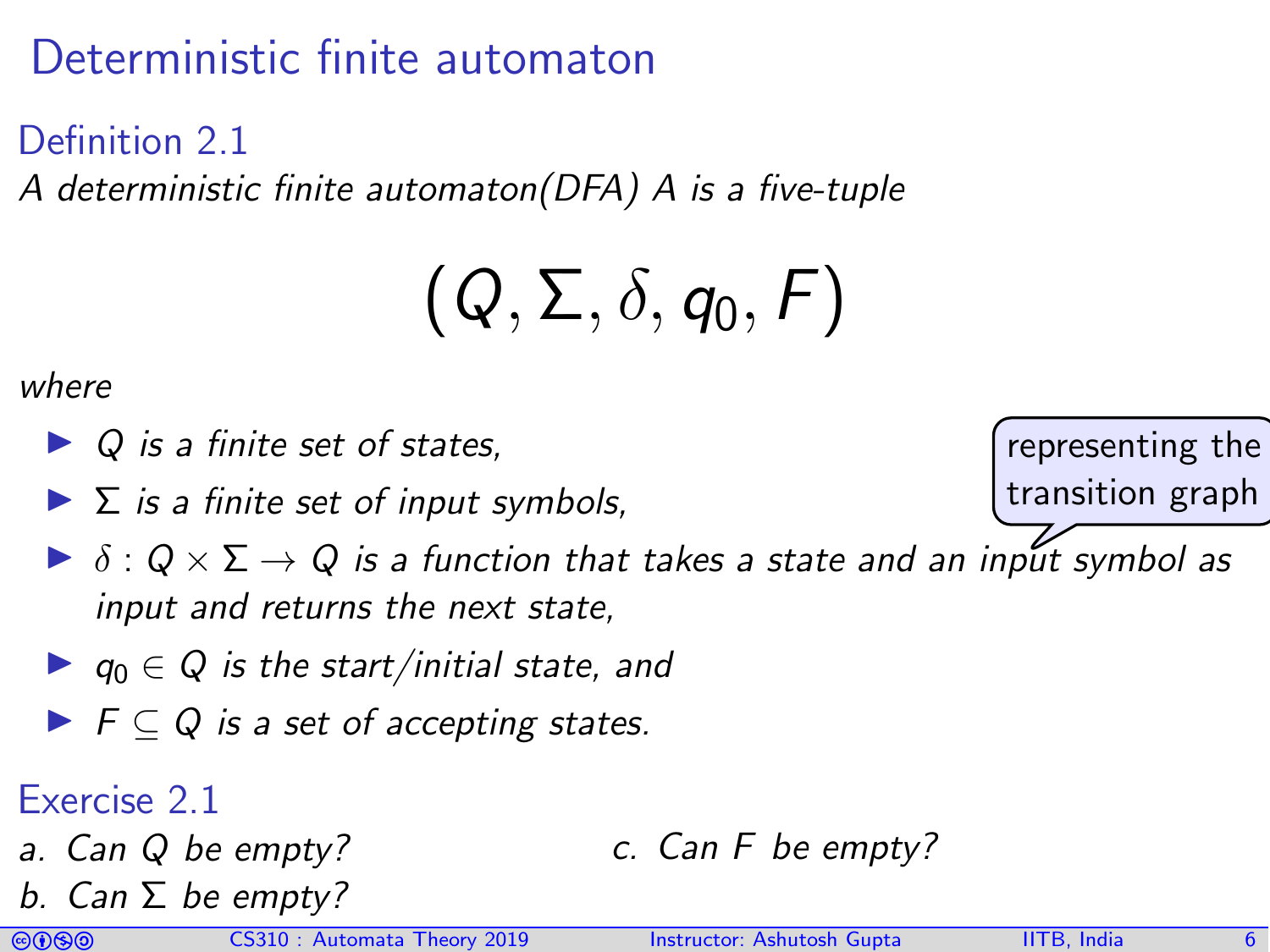## Notation alert: declaring and representing functions

The following notation declares a function f that takes N inputs of various types and returns output of type  $OutputType$ .

f : Input\_1\_Type  $\times \cdots \times$  Input\_N\_Type  $\rightarrow$  OutputType

If all types are finite, the functions may be called maps.

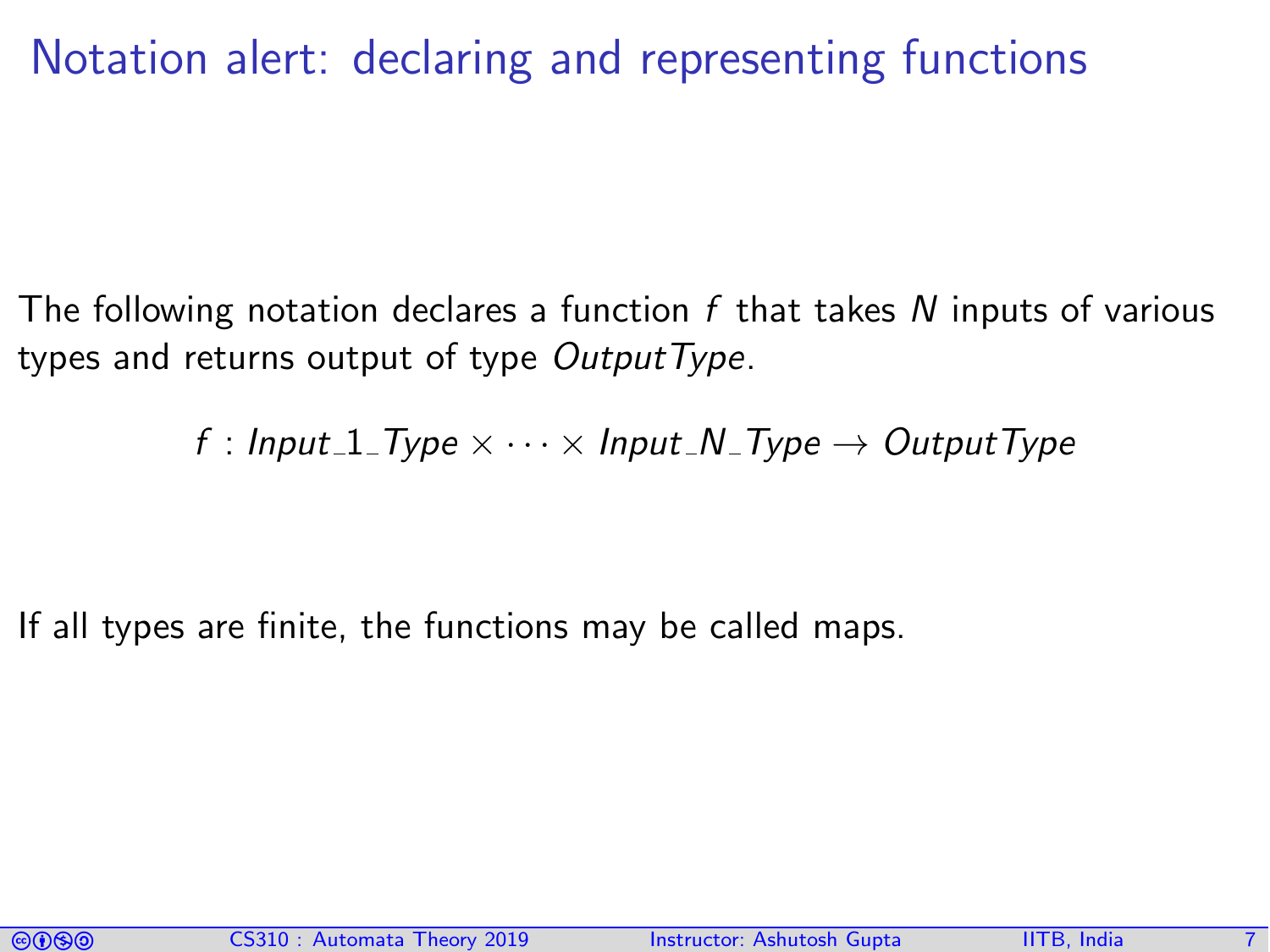Notation alert: maps as tables

A map can be give to us as a table.

Example 2.1

and :  $B \times B \rightarrow B$  can be defined as follows.



We can also write the function in the following notation

- $\blacktriangleright$  and  $(0, 0) = 0$
- $\blacktriangleright$  and  $(0, 1) = 0$
- $\blacktriangleright$  and  $(1, 0) = 0$
- and  $(1, 1) = 1$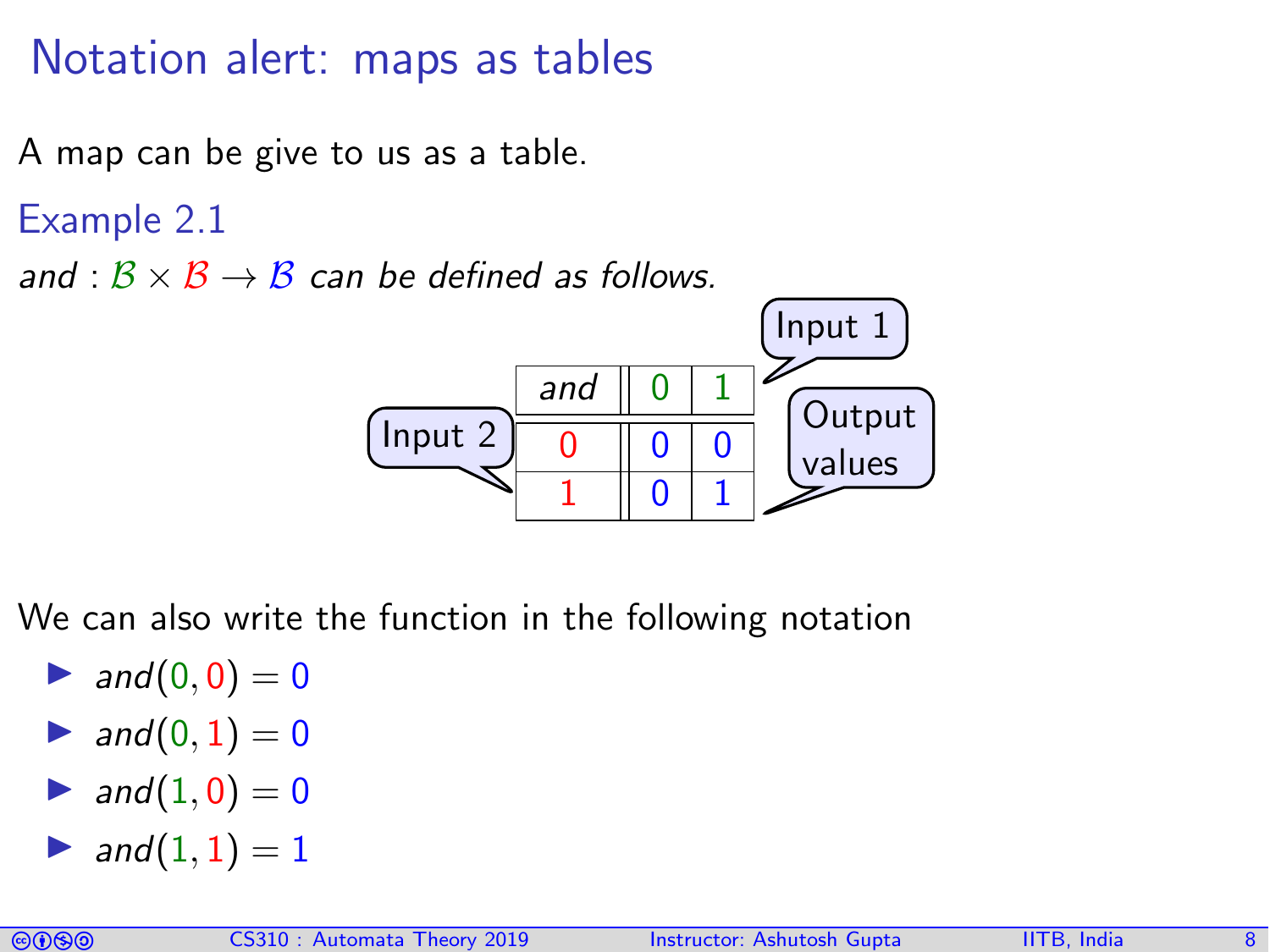### Example: deterministic finite automaton



We write the above automaton according to the formal definition as follows.

 $\mathcal{A} = (\{q_i, q_t, q_f\}, \{r, e\}, \delta, q_i, \{q_f\})$ , where  $\delta$  is the following table

|       | <b>States</b> |                |                       |       |
|-------|---------------|----------------|-----------------------|-------|
|       |               | a:             | $\boldsymbol{\tau_t}$ | ١ғ    |
| nputs | е             | q <sub>t</sub> | ағ                    |       |
|       |               | n:             | n:                    | $q_t$ |

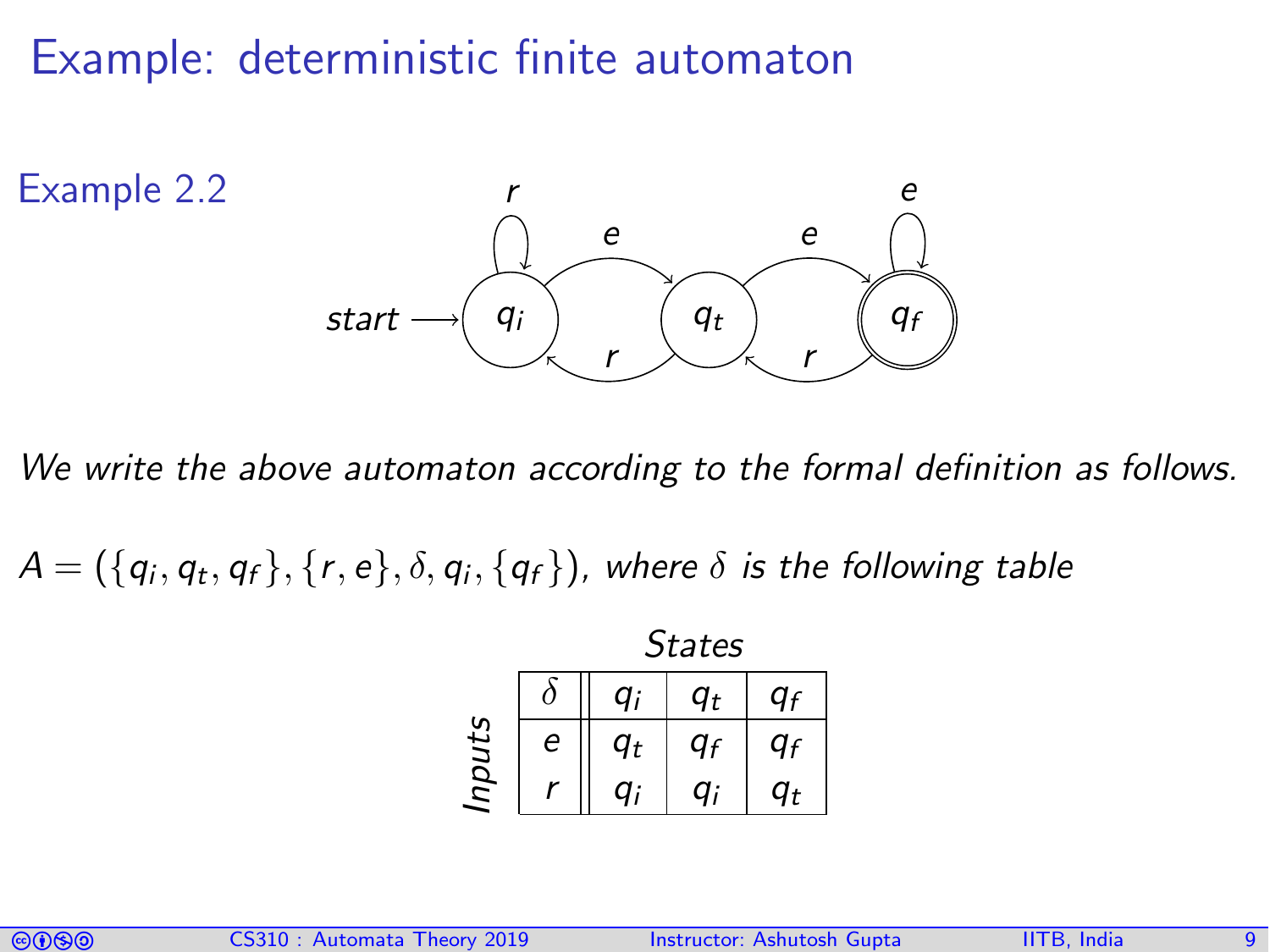## Run of automaton

#### Definition 2.2

Let  $A = (Q, \Sigma, \delta, q_0, F)$  be a DFA. A run of A on a word  $a_1 \ldots a_n$  is a sequence of states  $q_0 \ldots q_n$  such that  $q_i = \delta(q_{i-1}, a_i)$  for each  $1 \le i \le n$ .

Example 2.3



Consider word  $w = erree$ 

#### Run on the word  $q_iq_iq_iq_iq_f$

| <b>Commentary:</b> Length of run is one longer than the input word |                             |                            |                    |  |  |
|--------------------------------------------------------------------|-----------------------------|----------------------------|--------------------|--|--|
| <b>@@@@</b>                                                        | CS310: Automata Theory 2019 | Instructor: Ashutosh Gupta | <b>IITB.</b> India |  |  |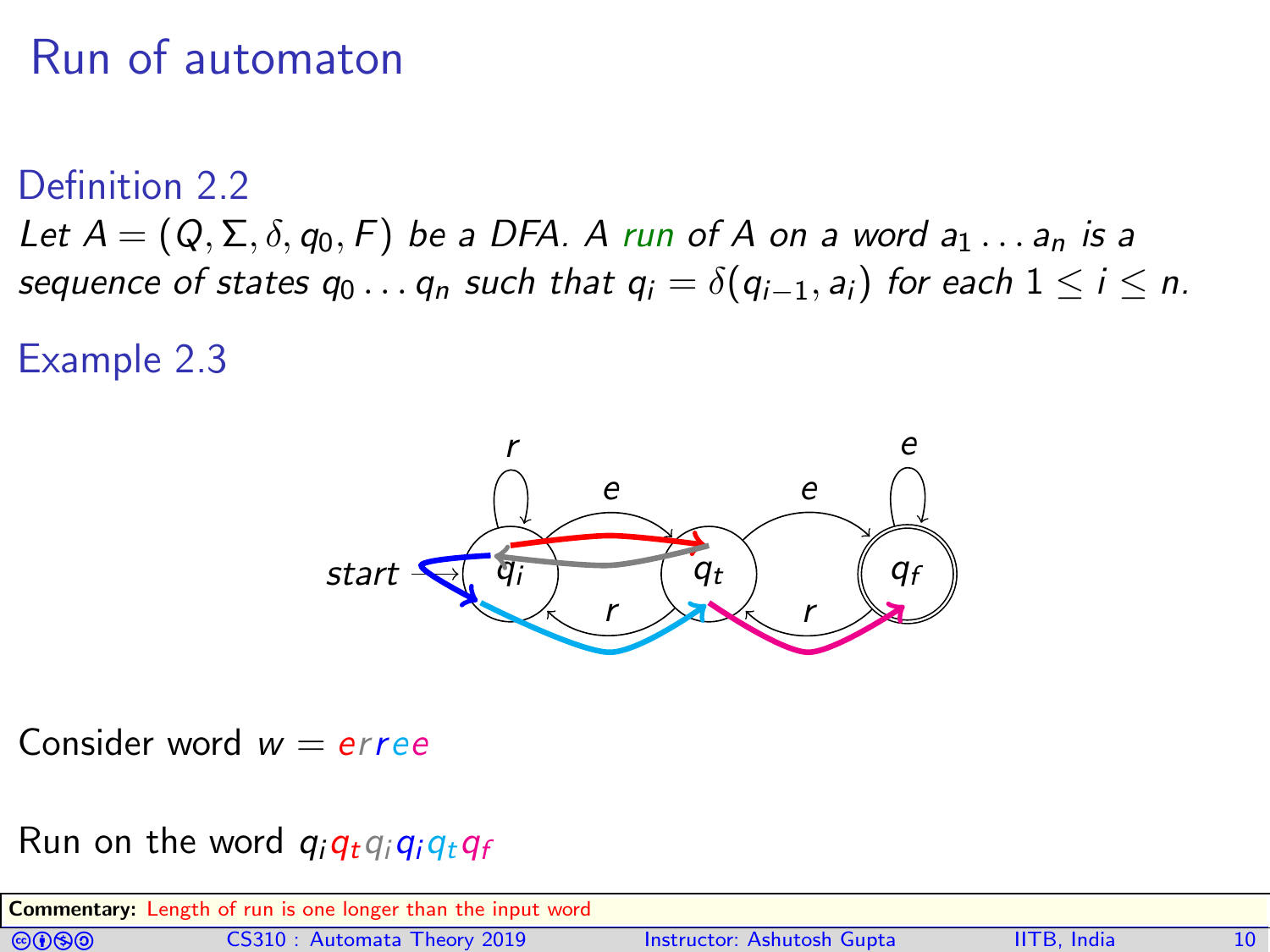## Extending the transition function to words

### Definition 2.3 Let  $A=(Q,\Sigma,\delta,q_0,F)$  be a DFA. Let  $\hat{\delta}:Q\times\Sigma^*\to Q$  be defined as follows.  $\hat{c}$   $\wedge$   $\wedge$

$$
\delta(q, \epsilon) = q
$$
  
 
$$
\delta(q, wa) \triangleq \delta(\hat{\delta}(q, w), a) \begin{cases} \text{More general notion} \\ \text{than "run" (how?)} \end{cases}
$$

#### Example 2.4

Consider transition function

|   | a:    | a+ | ٢ı |
|---|-------|----|----|
| е | $q_t$ | ағ | ۵ғ |
|   | n:    | n: | a+ |

 $\hat{\delta}(q_t,\mathit{eer}) = \delta(\hat{\delta}(q_t,\mathit{ee}),r) = \delta(\delta(\hat{\delta}(q_t,e),e),r) = \delta(\delta(\delta(\hat{\delta}(q_t,e),e),e),r)$  $\delta = \delta(\delta({\mathfrak{q}}_t, e), e), r) = \delta(\delta({\mathfrak{q}}_f, e), r) = \delta({\mathfrak{q}}_f, r) = {\mathfrak{q}}_t$ 

Exercise 2.2

Give value of the following function applications

Color CS310 : Automata Theory 2019 Instructor: [Ashutosh Gupta](http://www.cse.iitb.ac.in/~akg/) IITB, India 11  $\hat{\delta}(q_f, \text{eer}) =$  $\delta(q_i,$  eer) =  $\hat{\delta}(q_f, rr) =$  $\delta(q_i, rree) =$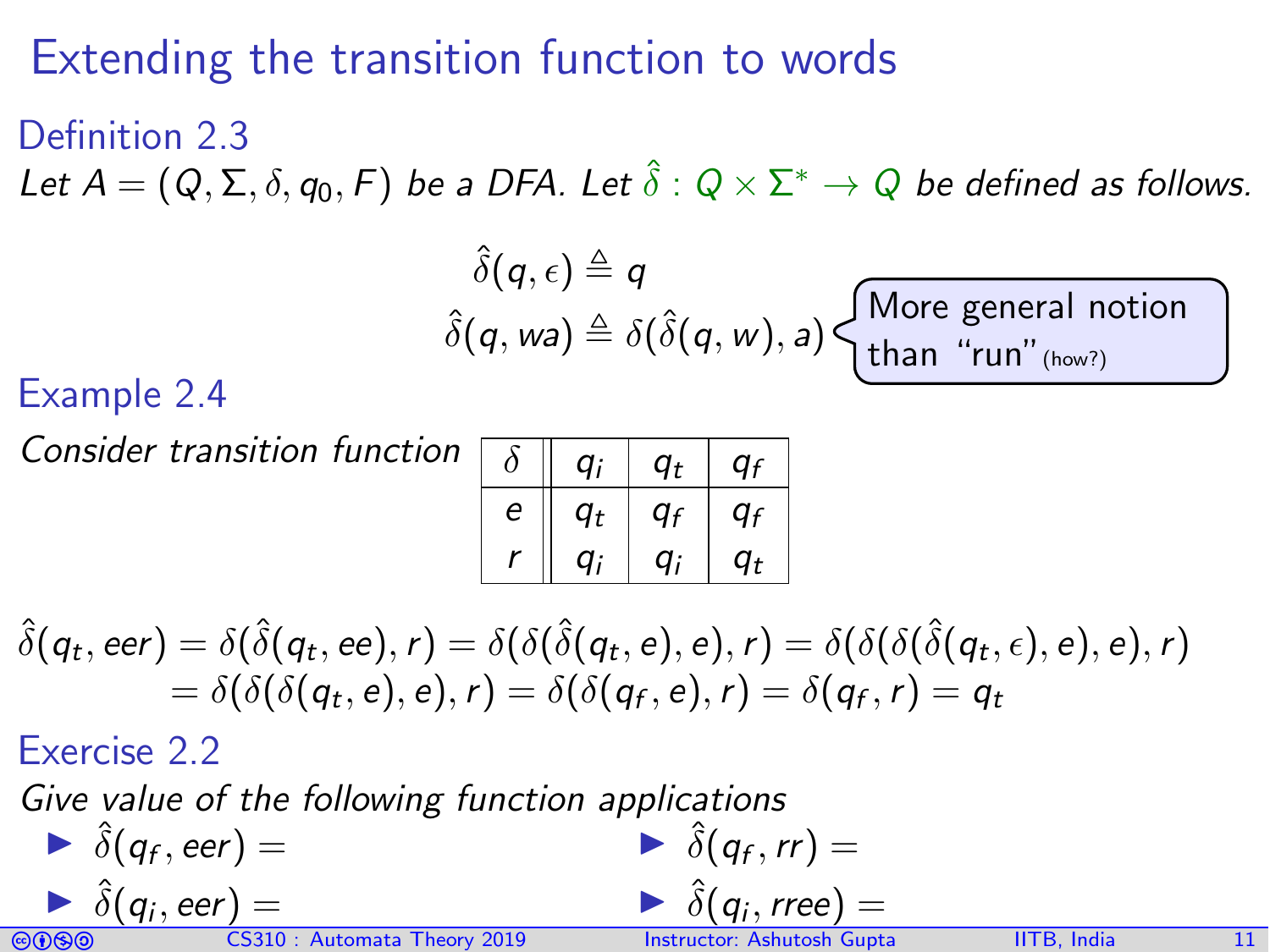### Accepted word

Definition 2.4 A word w is accepted by a DFA  $A = (Q, \Sigma, \delta, q_0, F)$  if  $\hat{\delta}(q_0, w) \in F$ .

- Example 2.5
- Consider the following DFA



Since  $\hat{\delta}(q_i,\textit{tree})=q_f,$  rree is accepted by the above DFA.

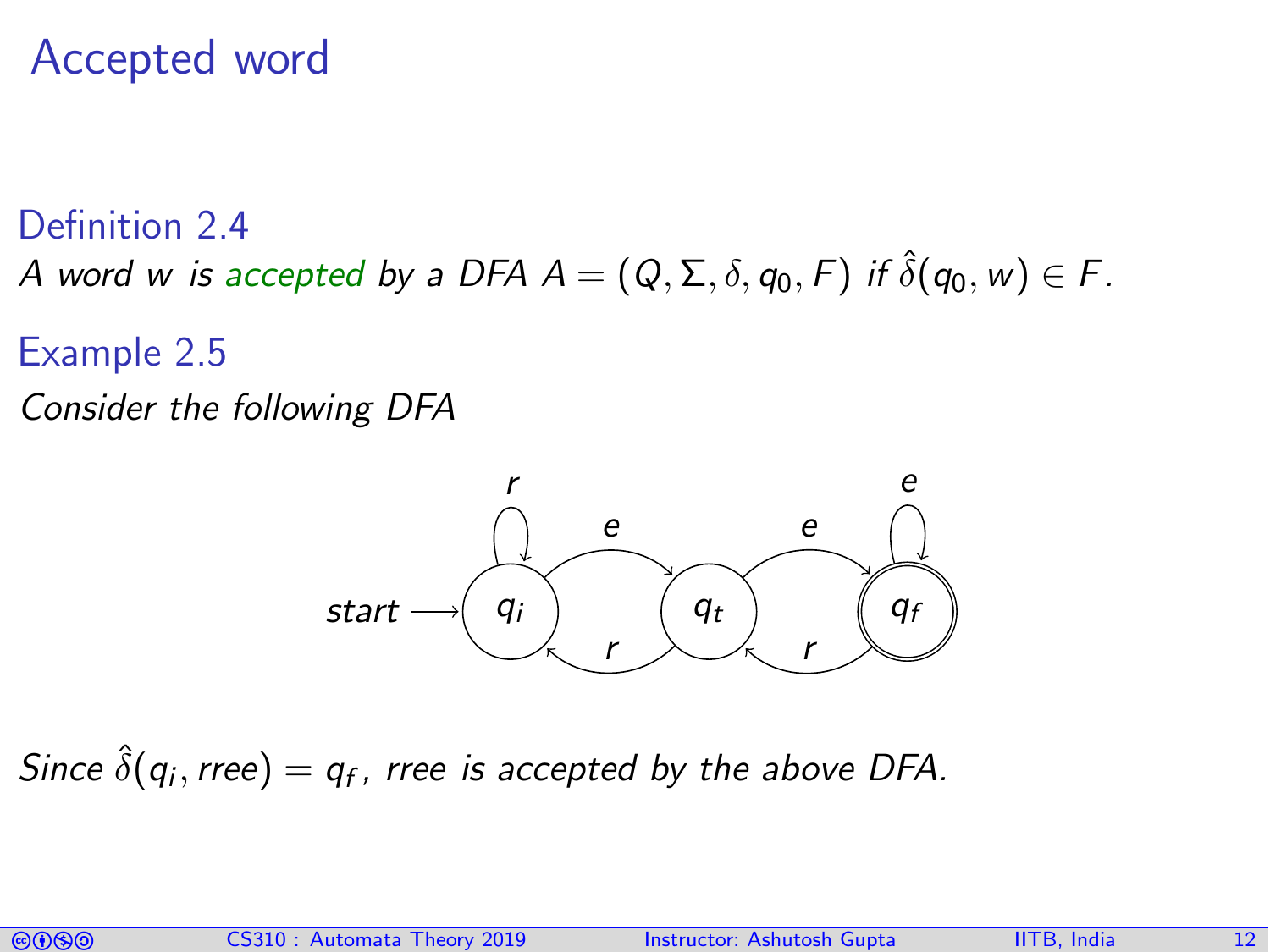## Language of a DFA

#### Definition 2.5

The language of a DFA  $A = (Q, \Sigma, \delta, q_0, F)$  is the set of words that are accepted by A. We denote the language by  $L(A)$ . In set notation,

$$
L(A)=\{w|\hat{\delta}(q_0,w)\in F\}.
$$

We also say that A recognizes language  $L(A)$ .

Definition 2.6 A language L is a regular language if there is a DFA A such that  $L = L(A)$ .

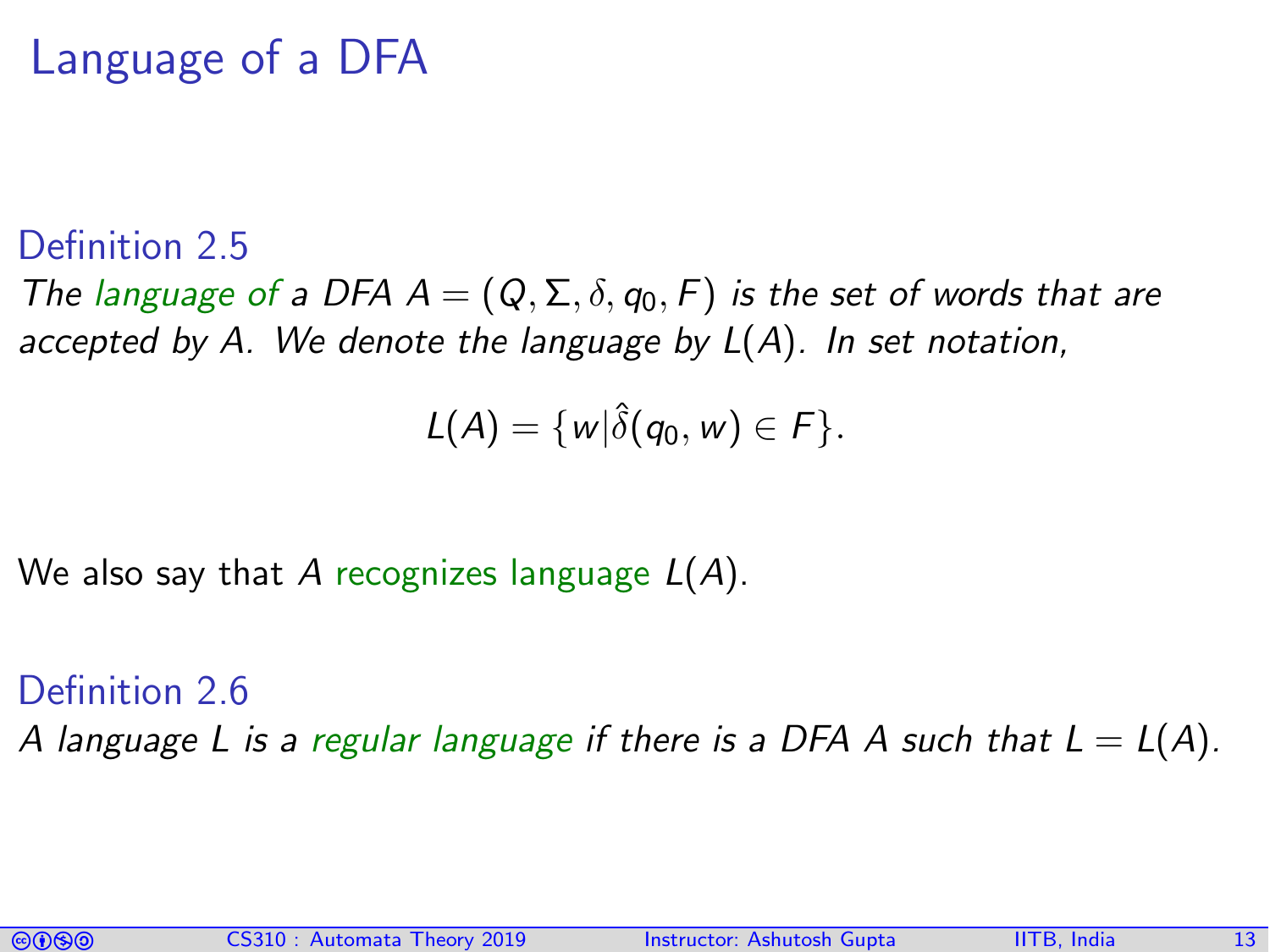## Example: DFA recognizing languages

### Example 2.6

Let  $L = \{w|w \text{ ends with } 01\}$ 

#### We choose three states

- $\blacktriangleright$   $q_0$  interpretation "nothing matched yet"
- $\bullet$  q<sub>1</sub> interpretation "recently seen 0"
- $\bullet$  q<sub>2</sub> interpretation "recently seen 01"



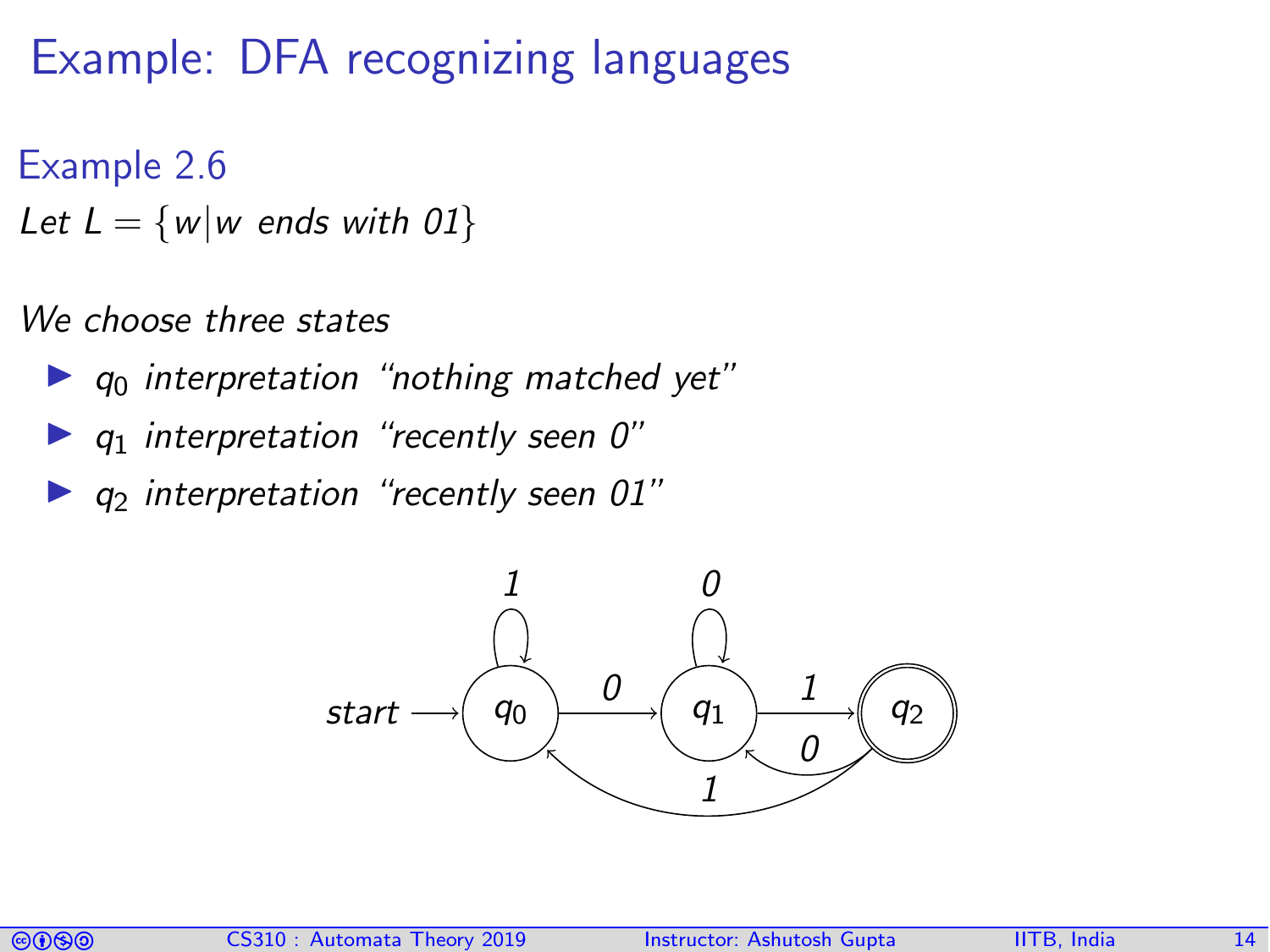## Example: DFA recognizing languages

- Example 2.7
- Let  $L = \{w|w \text{ ends with } 101\}$

#### We choose three states

- $\triangleright$   $q_0$  interpretation "nothing matched yet"
- $\bullet$  q<sub>1</sub> interpretation "recently seen 1"
- $\blacktriangleright$  q<sub>2</sub> interpretation "recently seen 10"
- $q_3$  interpretation "recently seen 101"



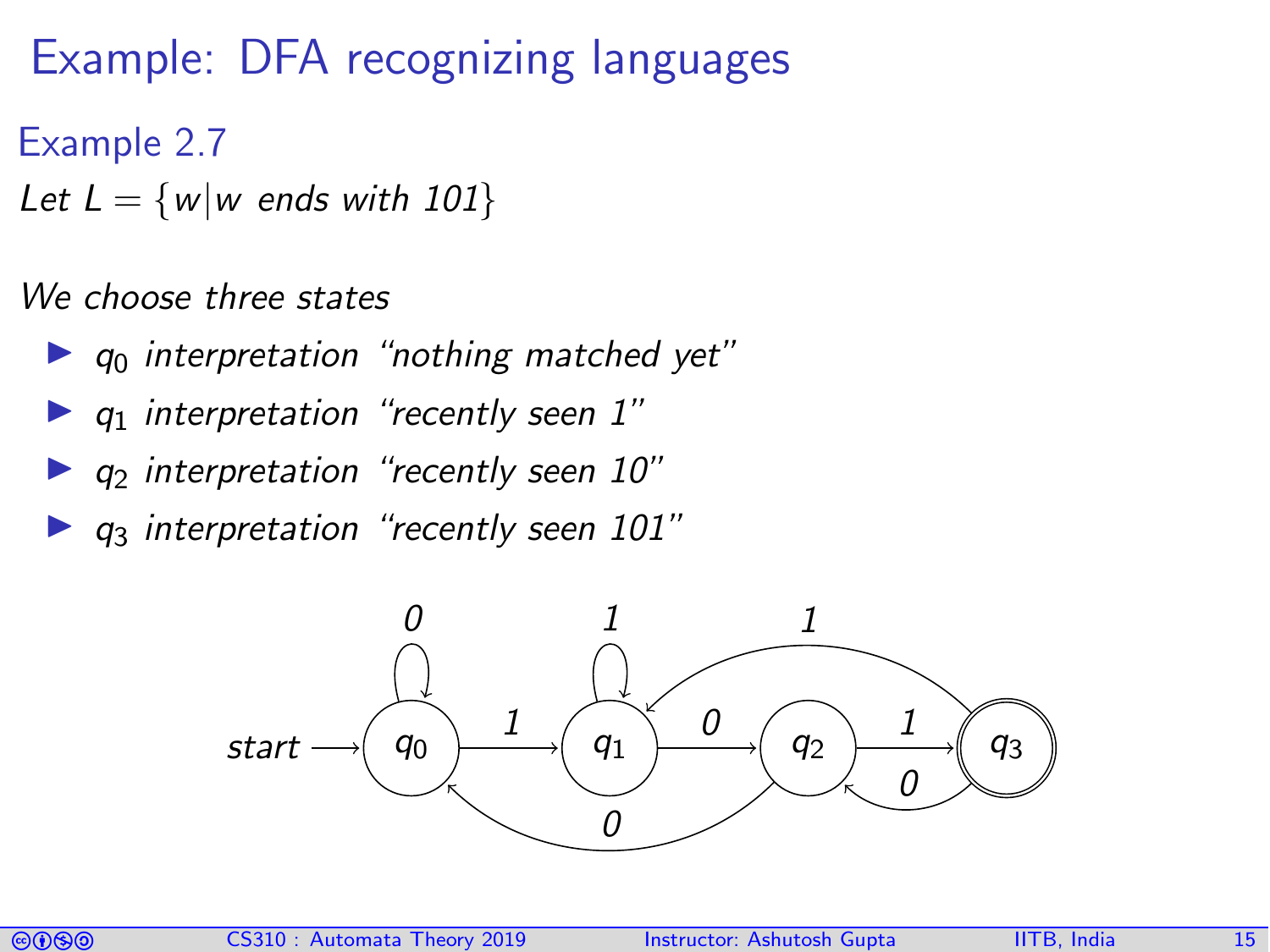### First non-trivial question

Are there languages that are not regular?

If yes, how do we recognize they are regular or not?

To be continued...